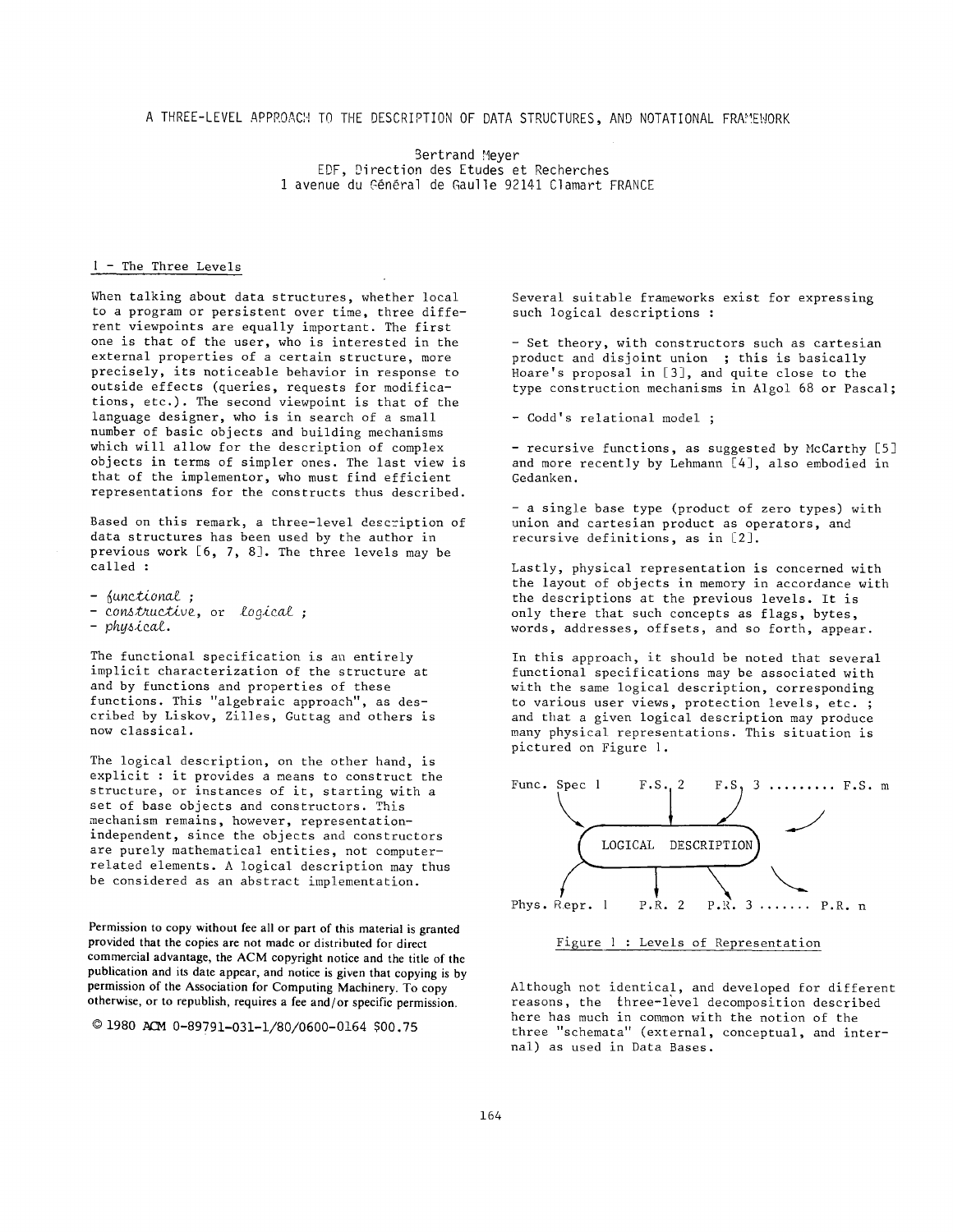## 2 - Some notation

Several problems arise when trying to deal with the preceding view of data structures. One is to find a convenient notation at every level. Another is to devise means to obtain the "logical" and "physical" descriptions in a systematic way, starting form the functional specification.

For both purposes, the Z specification language [1] seems to be a useful tool. This formal language, whose detailed description falls outside the scope of this position paper, offers abstraction facilities which help in the stepwise description of data structures, and a framework for expressing complementary approaches.

The basic structuring mechanism is the class. A Z class describes some structure, e.g. a mathematical structure or an abstract data type, defined by elements of one or more of the following kinds:

*- primary attributes,* or components which must be provided to build any instance of the class ;

*predicates,* which must be satisfied by these components ;

- derived attributes, which are also possessed by any instance of the class, but are deducible from the primary attributes.

In addition, most class definitions are generic, i.e. relative to some formal set parameters.

As an example, a "group" structure on some set X may be defined as a class having a generic parameter representing  $X$ ; two primary attributes, the internal operation and the neutral element ; predicates representing the group conditions ; and a derived attribute which is the inverse operation (minus). The definition in Z might look like the following :

 $Group[X] =$ .

```
c£~s with 
    open: X \times X \rightarrow X;
    Zero : X ; 
    minus : X * X ÷ X 
where 
    a : oper c ASSOCIATIVE IX] ; 
    n : zero c NEUTRAL IX] (oper) ; 
    i :op¢¢ c INVERSIBLEEX] (zero) 
def 
    mim~ ~ inverse (oper, zero) 
end ;
```
All the attributes appear in the with clause, which plays the rôle of a type declaration. The  $de\$  clause introduces the derived attributes. Here we assume that *ASSOCIATIVE[X],* the set of associative binary operators on  $X$ , as well as *NEUTRAL[X] , INVERSIBLE* IX], *inverse,* are defined elsewhere ; this is indeed done easily in Z (see the "basic chapters" in [|] ).

An important property of classes is the existence of "derive/synthesize" relationships between

different class definitions. In particular, a previously defined class A can be used as a prefix to a new class B which will inherit its attributes and properties, much in the same way as in the programming language SIMULA 67. The notation is a slight refinement of the preceding one :

```
B \congcla~s A w£th 
         \cdotswhere 
         ..... 
  def 
         . . . . .
  end
```
In the process of defining such subclasses, some primary attributes may become derived (by being included in the  $de\$  clause at some lower level). This is known as partial binding.

This mechanism is very useful for the top-down description of complex systems or data structures. In particular, it allows for a more systematic description of abstract data types than the ones which have been published, which contain much repetition between slightly different structures. This point is developed at length in [9].

Classes may also be combined in a bottom-up fashion by union and join operations. However, the top-down approach seems to be of particular interest for our matter. The process of designing and describing a data structure could be viewed as starting with the construction of a class ; then refining into subclasses, all this being at the "functional" level and mostly implicit ; the part of Z which is of use here is the "class sublanguage" which has been sketched above.

Then at some point one must stop throwing in new attributes, and freeze the functional design. The problem of devising a compatible abstract representation, or logical description, arises then. This can be done entirely within the framework of Z by using its more classical "set sublanguage", which is essentially the language of set theory (with sets, functions, relations etc. as objects, and cartesian product, composition etc. as operations) and has implicitly been used above.

It may be noted that once the functional specification has thus been frozen, then in theory a logical description may be obtained in a straightforward way by taking the cartesian product of the types Of the primary attributes in the corresponding class definition, or rather a subset of it in order to take the predicates into account. That is, the logical description corresponding to

```
c&~s with 
      pl : PI ; p2 : P2 ; ..... 
      dl : DI ; d2 : D2 ; ... 
wh~e 
      pred (pl, p2, ..... } 
des
      dl \hat{=} \ldots ; d2 \hat{=} \ldots ; ...
end
```